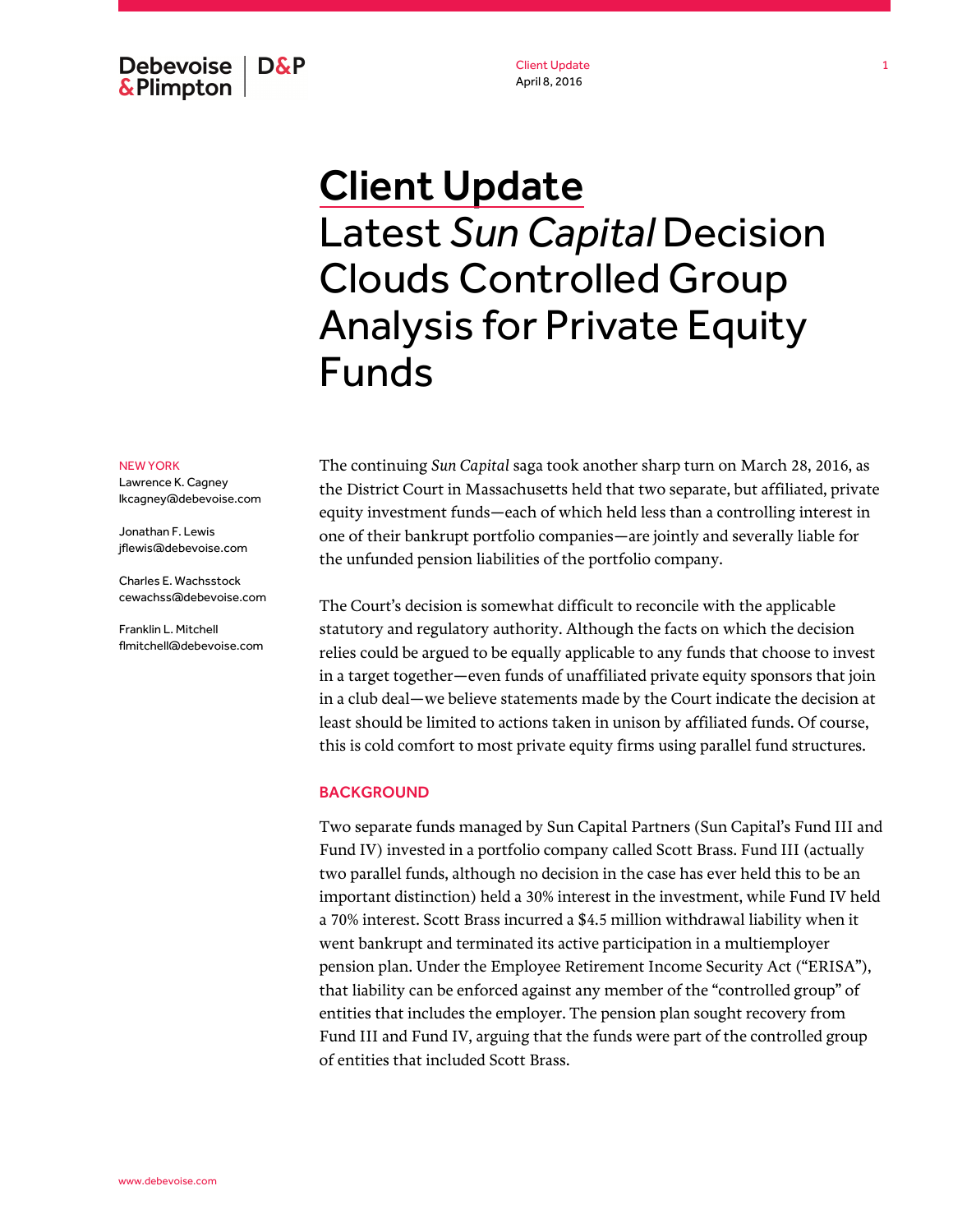

There are two essential elements to controlled group liability under ERISA:

- the entities in the group must be engaged in a "trade or business"; and
- they must be under "common control."

Prior to the most recent decision, the "common control" prong of the test appeared to be a reasonably straightforward application of well-developed tax principles. ERISA Section 4001(b) provides that

> under regulations prescribed by the [Pension Benefit Guaranty Corporation ("PBGC")], all employees of trades or businesses (whether or not incorporated) which are under *common control* shall be treated as employed by a single employer and all such trades and businesses as a single employer. The regulations prescribed under the preceding sentence *shall be consistent and coextensive with regulations prescribed for similar purposes by the Secretary of the Treasury under section 414(c)* of [the Internal Revenue Code (the "Code")]. $<sup>1</sup>$ </sup>

Section 414(c) of the Code and the related regulations apply a formulaic test. The test provides that any parent or subsidiary that sits in an 80% or greater ownership chain is deemed to be under common control (the "414 Ownership Principles"). (Under these principles, ownership is measured, in the case of a corporation, by vote or value, and in the case of a partnership, by capital or profits.)

# THE COURT DISCOVERS A "PARTNERSHIP-IN-FACT"

There was no question, as a factual matter, that Fund III and Fund IV each held less than an 80% ownership interest in Scott Brass, and therefore were not under "common control" based on this formulaic test. However, the Court viewed the use of this "bright-line ownership-based test" as being in "tension with the purposive approach of" ERISA. Instead, the Court found that the funds had created a deemed "partnership-in-fact" directly above their investment in Scott Brass. By deeming a partnership to exist between the two funds, the Court was able to conclude that each fund was "jointly and severally liable" for the bankrupt entity's multiemployer withdrawal liability.

We believe that the Court's finding that a deemed partnership somehow existed can be viewed, generously, as artificial and, perhaps less generously, as intended to reach a desired result. Although the decision uses the word "clear" multiple times in concluding that a partnership-in-fact existed, the decision does not

<sup>1</sup> Emphasis added.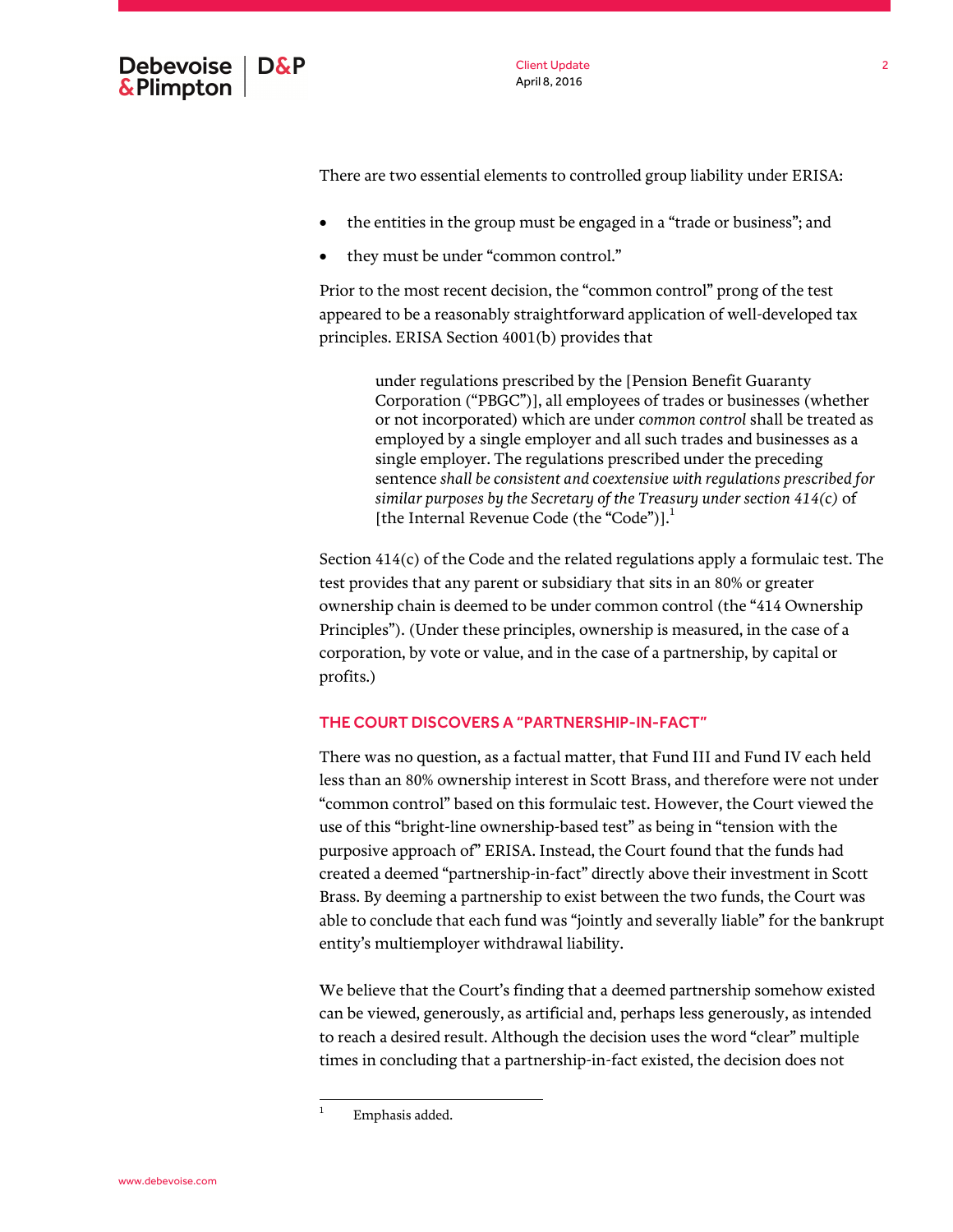establish any clear rules to establish how a partnership-in-fact is to be found (in this case, or in the next one). While observing that "the record is not clear on the precise scope" of the partnership-in-fact between Fund III and Fund IV including which portfolio companies were covered—the Court determined that "it was clear beyond peradventure that a partnership-in-fact existed sufficient to aggregate the Fund's interests and place them under common control with Scott Brass." The Court reached this conclusion based on the facts that the funds (1) were not passive investors, brought together by happenstance, (2) had jointly invested using the same structure in five prior investments over four years, and (3) engaged in joint activity in deciding to invest. The Court's determination was apparently also influenced by the fact that, while the funds were organizationally separate, there was "no meaningful evidence of independence in their relevant co-investments." The Court also noted, without indicating the weight afforded to such fact, that all of the affiliated funds "were formally independent entities with separate owners but ultimately made their decisions under the direction of [the same two individuals]."

In declining to follow the 414 Ownership Principles to the letter, the Court instead adhered to the principle that ERISA "is a statute that allows for and may in certain circumstances require, the disregard of [organizational] formalities." The Court asserts that the question of "organizational liability is not answered simply by resort to organizational forms, but must reflect the economic realities of the business created by [the funds]." While recognizing that this view appears to create an inconsistency in the law, the Court invites "the relevant political actors" to consider "whether their enactments can be better harmonized by statute and/or regulation."

# A POSSIBLY BROAD AND DEFINITELY CONFUSING DECISION

On its face, the decision is maddeningly frustrating. As we noted at the outset, the facts on which the decision relies could be argued to be equally applicable to any funds that choose to invest in a target together—even funds of unaffiliated private equity sponsors that join in a club deal. Although this is cold comfort to most private equity firms, at least one can point to several statements made by the Court that indicate that the decision should be limited to actions taken in unison by *affiliated* funds. For example, the Court stated "the record shows that the 70/30 split does not stem from *two independent funds<sup>2</sup>* choosing, each for its own reasons, to invest at a certain level." The Court also found no evidence of "disagreement between Sun Fund III and Sun Fund IV over how to operate [Scott Brass], as might be expected from independent members actively

<sup>2</sup> Emphasis added.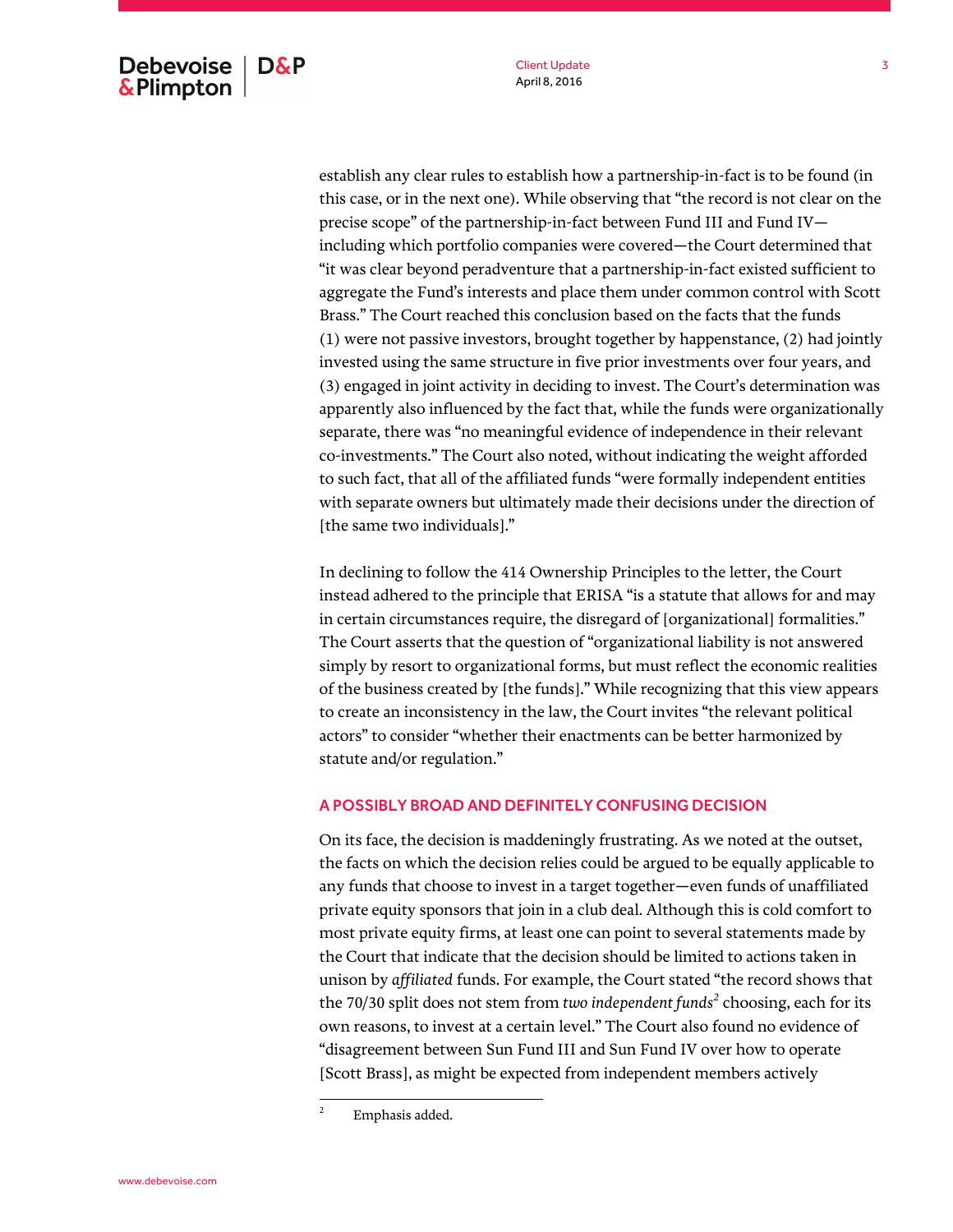managing and restructuring an individual concern." Moreover, the Court found that the interposition of an intermediate holding limited liability company above the operating entity to permit each of the funds to stay below the threshold ownership required under the 414 Ownership Principles "is likewise a choice that shows an identity of interest and unity of decision-making between the Funds rather than independence and mere incidental contractual coordination." Finally, the Court concluded that the goals expressed as justifying the bifurcated ownership structure were perceived as "top-down decisions to allocate responsibility jointly."

It also is difficult to understand how the Court's finding that a partnership-infact exists leads to the conclusion that the two funds are jointly and severally liable for the withdrawal liability. The Court determined that there is not a singular partnership between the two funds that covers all their activities and investments. Moreover, if there were such a deemed partnership between the funds, each of the funds would own less than 80% of such partnership. Yet the decision seems to say that all the investments of each of the two funds are exposed to the bankrupt portfolio company's obligation to the multiemployer plan. We believe that this apparent inconsistency can be reconciled only if one takes the view (as the multiemployer pension plan appears to have argued before the Court) that the funds are liable for the pension obligations because they are general partners (as opposed to limited partners) of the partnership-in-fact. While this distinction is not expressly stated in the holding, the Court stated that, "if such a partnership existed, it would have complete ownership of [Scott Brass], be commonly controlled with [Scott Brass], and, if it is also a trade or business, pass withdrawal liability to the Sun Funds *as its partners*."<sup>3</sup> Thus, it is reasonable to conclude that the Court's analysis was that the two funds created a general partnership that was the common parent of Scott Brass under the 414 Ownership Principles, with respect to which the two funds were deemed to have unlimited liability, not under the 414 Ownership Principles, but rather as general partners under common partnership pass-through liability principles.

### WHAT'S NEXT?

It is unclear how the rationale of the decision will fare on appeal. The Court's decision to interpose a deemed partnership could be challenged as inconsistent with the Congressional mandate to follow the 414 Ownership Principles. In addition, the Court's rationale effectively (and potentially permanently) guts a prior holding of the First Circuit in the same case, namely that fund sponsors should be able to initially structure their investments so as to avoid incurring

<sup>3</sup> Emphasis added.